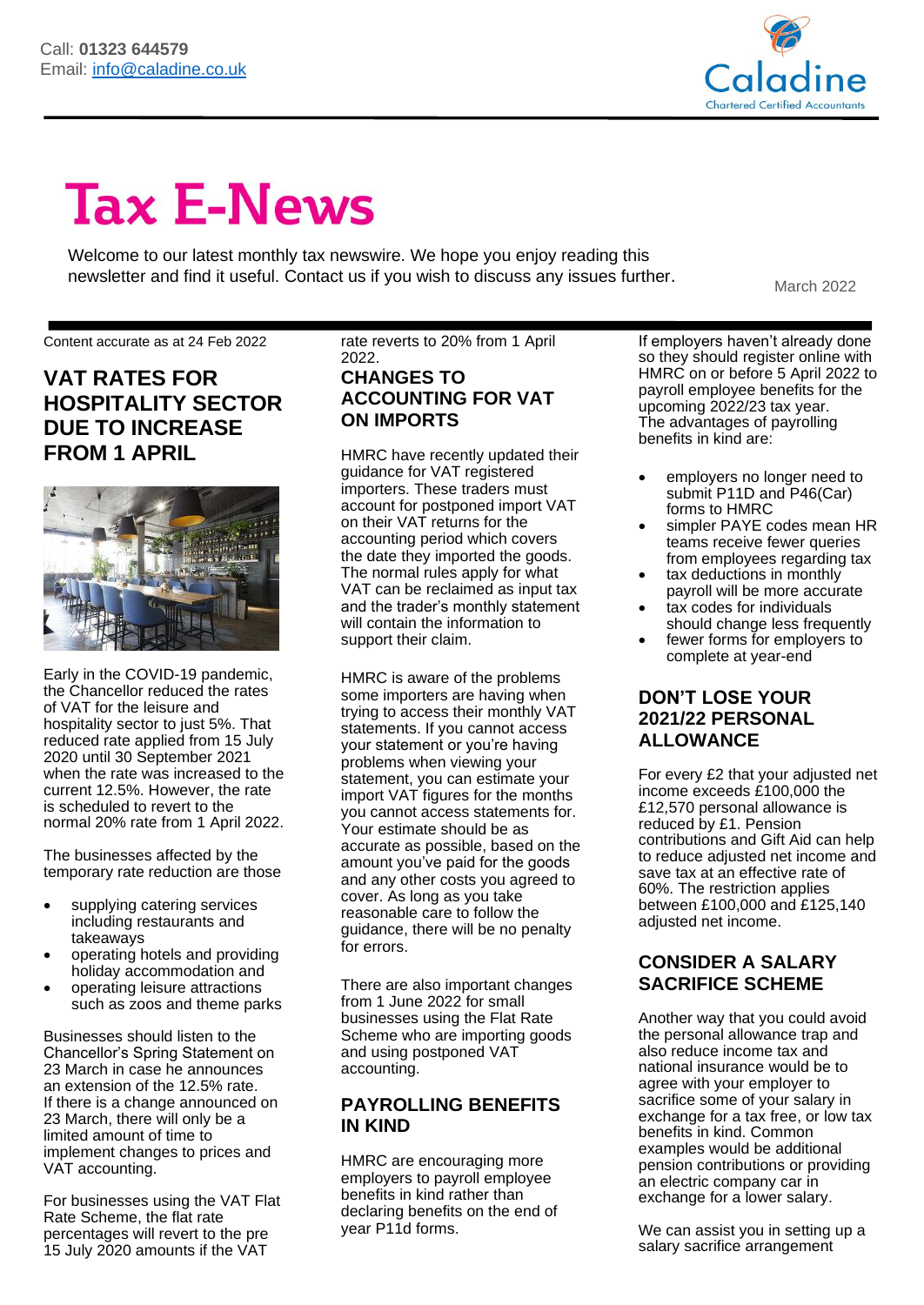## **Tax E-News**

correctly as it will involve amending the contract of employment. You may be doing this anyway as many employers are moving to "hybrid" working and changing the days that staff are required to work in the office. **MISSING OUT ON HELP WITH CHILDCARE COSTS?**

The government are concerned about the lack of take up of taxfree childcare accounts, with HMRC estimating that only about 25% of families eligible for the scheme had joined.

With many parents returning to work following the pandemic, they should be encouraged to set up a tax free childcare account to help with their childcare costs. For every £8 paid into an online account, the government will add an extra £2, **up to £2,000 per child per year** and that money must be used to pay eligible childcare costs.

Tax-free childcare is available for working families (including the selfemployed) who are not receiving tax credits, universal credit or childcare vouchers.

It can also be used at the same time as the 15 or 30 hours of free childcare in England. The couple (or single parent) must earn **at least £142** per week each. Their children must be under 12 (or under16 if disabled).

The account can be used to pay for nursery fees, breakfast clubs, after school clubs, summer camps and OFSTED registered childminders.

Note that the tax-free childcare scheme is not available if either partner expects to individually earn more than £100,000 a year.

**BUY NEW EQUIPMENT BEFORE 6 APRIL?**

Your business year end, not 5 April, is relevant for capital allowances purposes.

If, however you are running a business and making up accounts to 31 March or 5 April you should consider buying plant and machinery to take advantage of the £1 million Annual Investment Allowance (AIA).

The AIA provides a 100% tax write off for new and second hand equipment used in your business. This tax relief extends to fixtures and fittings within business premises such as electrical, water and heating systems. AIA does not apply to motor cars but there is a special 100% tax relief if you buy a new zero-emissions motor car.

If you are running a limited company, remember that new plant and equipment currently qualifies for a 130% tax deduction.

### **ADVISORY FUEL RATE FOR COMPANY CARS**

These are the suggested reimbursement rates for employees' private mileage using their company car from 1 March 2022. Where there has been a change the previous rate is shown in brackets.

| <b>Engine</b><br><b>Size</b> | <b>Petrol</b> | <b>Diesel</b> | <b>LPG</b>      |
|------------------------------|---------------|---------------|-----------------|
| 1400cc<br>or less            | 13p           |               | 8p<br>(9p)      |
| 1600cc<br>or less            |               | 11p           |                 |
| 1401cc to<br>2000cc          | 15p           |               | 10 <sub>p</sub> |
| 1601 to<br>2000cc            |               | 13p           |                 |
| Over<br>2000cc               | 22p           | 16p           | 15p             |

Note that for hybrid cars you must use the petrol or diesel rate. You can

continue to use the previous rates for up to 1 month from the date the new rates apply.

#### **2022/23 NATIONAL INSURANCE BANDS**

Unless the Chancellor makes an announcement to the contrary on 23 March, which is very unlikely, the rates of National Insurance Contributions for workers and employers increase by 1.25% from 6 April 2022. This is to provide extra funding for health and social care and will become a separate Levy from 2023/24.

The starting thresholds for employee and employer national insurance contributions (NICs) have also been increased. Employees will be liable to 13.25% NICs between £190 and £967 a week (£50,270 a year). Employer contributions at 15.05% will start at £175 a week.

For 2022/23 the self-employed will pay 10.25% Class 4 NICs on profits between £9,880 and £50,270. Employees and the self-employed will pay 3.25% on earnings or profits in excess of £50,270 from 6 April 2022.

### **DIARY OF MAIN TAX EVENTS MARCH / APRIL 2022**

| <b>Date</b> | <b>What's Due</b>                                                                                                  |  |
|-------------|--------------------------------------------------------------------------------------------------------------------|--|
| 01/03       | Corporation tax payment for<br>year to 31/5/21 (unless<br>quarterly instalments apply)                             |  |
| 19/03       | PAYE & NIC deductions, and<br>CIS return and tax, for month<br>to 5/03/22 (due 22/03 if you<br>pay electronically) |  |
| 01/04       | Corporation tax payment for<br>year to 30/6/22 (unless<br>quarterly instalments apply)                             |  |
| 05/04       | End of 2021/22 and start of<br>the $2022/23$ tax year.                                                             |  |